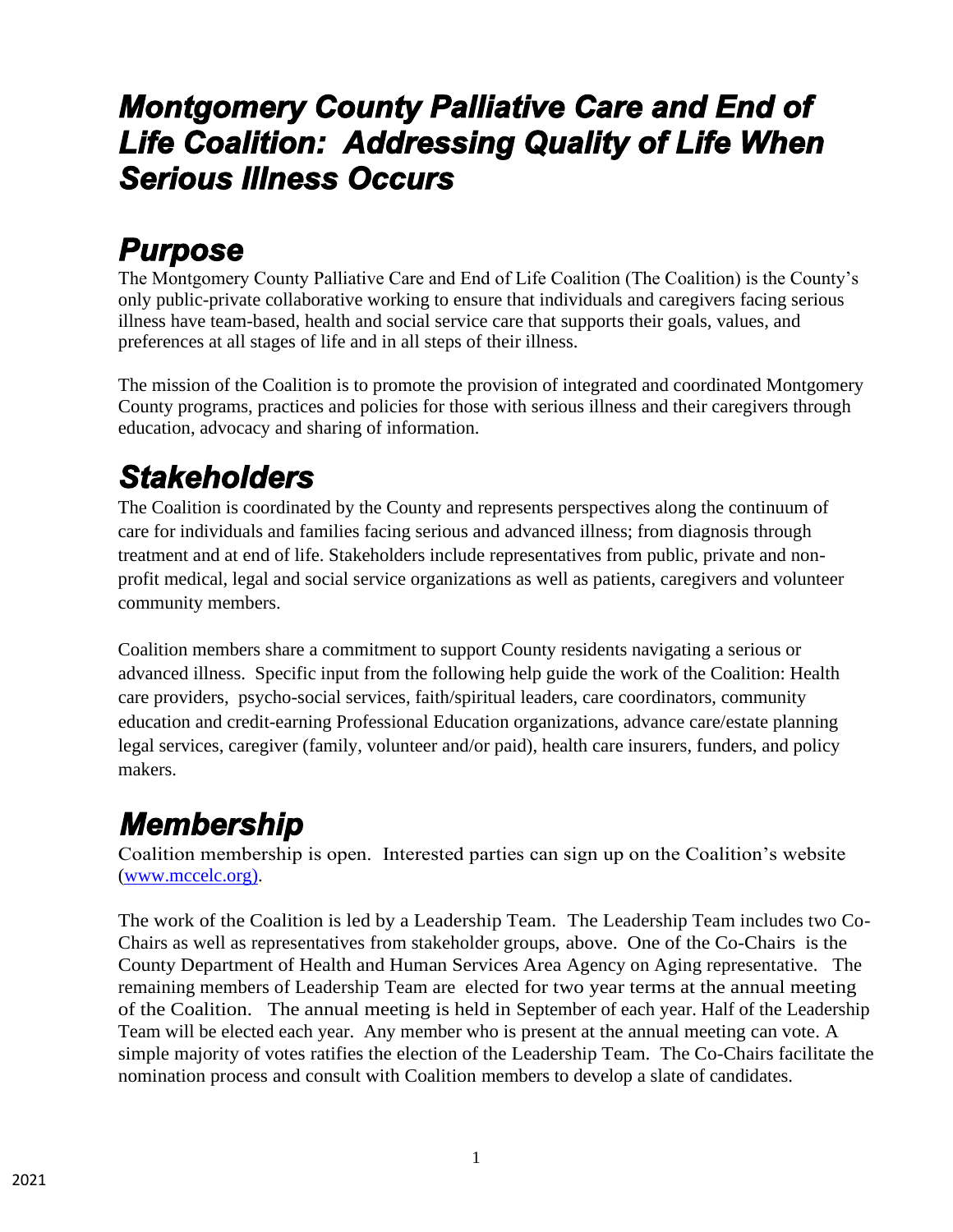# *Responsibility*

The Coalition holds itself responsible for raising awareness of issues affecting County residents, their families and caregivers facing serious and advanced illness. This includes challenges and opportunities for direct services as well as policy and partnerships. While the scope of work focuses on Montgomery County, Coalition members are actively involved in state, regional and federal efforts related to palliative care and end of life.

Coalition members commit themselves to fostering best practices, reducing duplication of services, encouraging partnerships and collaborations, and addressing gaps and needs in access to palliative care and end of life services. Members agree to attend at least half of the Coalition meetings, in-person or by phone, and to serve on at least one of the Coalition Workgroups. Current workgroups include: Information and Education, Advance Care Planning, and Community Based Palliative Care. Members agree to help advance the goals of the Coalition through their own expertise as well as access to their professional and community networks, as possible.

The Coalition creates and disseminates factsheets, issue briefs, media messages and other materials highlighting the status of resources and practices within the County related to palliative care and end of life. The Leadership Team is primarily responsible for developing these resources. Members commit to providing input on content and to disseminate materials on their individual websites, newsletters and other outlets, as possible.

Success is measured via meeting evaluations, requests for information, website traffic and periodic surveys to the full membership. Community-wide data relating to palliative care and end of life will also be assessed, as available (i.e. 30-day hospital readmission rates, Advance Care Planning documentation, home health and hospice utilization for those with serious and advanced illness, growth in professionals entering/specializing in palliative care/end-of-life). Data from these assessments will be reviewed by the Leadership Team and any action items presented to the full membership.

### *Decision Making*

The Coalition is a collaborative body. Input from the full membership is essential in determining the scope of work for the Coalition. The Leadership Team incorporates full member input into the development of overall strategy, priorities and annual goals. Drafts of each of these documents are presented at Coalition meetings so final member input can be solicited. A simple majority of members present at the meeting ratifies Coalition decisions when needed.

Coalition members serve on at least one Committee. Committees develop and implement annual workplans in consultation with the full Coalition.

The Co-Chairs set the Coalition meeting agendas, facilitate meetings and work between meetings to further the goals of the Coalition. Between meetings, the Co-Chairs consult the Leadership Team as needed and bring new items to the full Coalition whenever possible. The Leadership Team has the authority to represent the Coalition to the public and to potential partners, as needed.